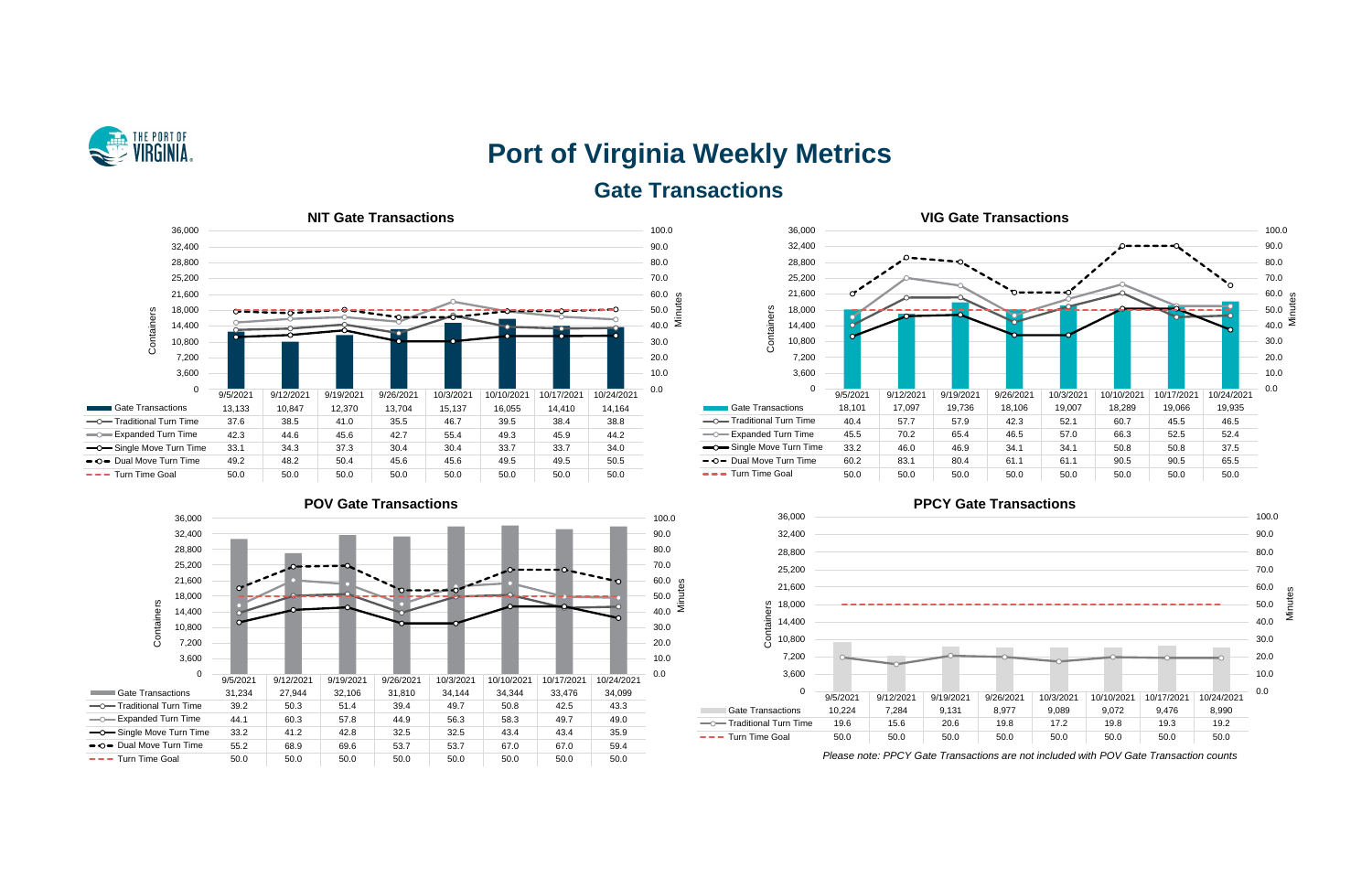## **Truck Reservation System and Hourly Transactions**







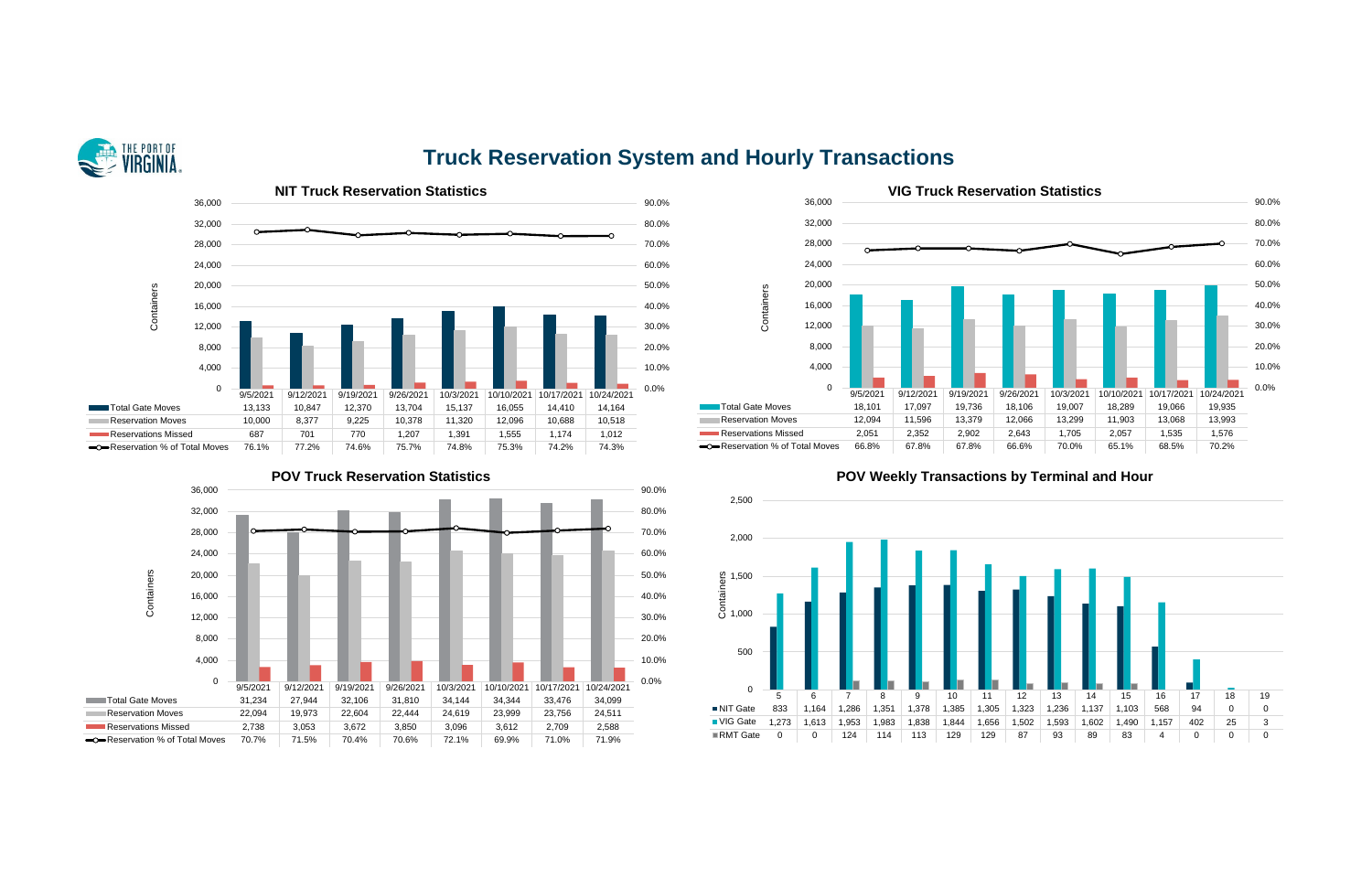